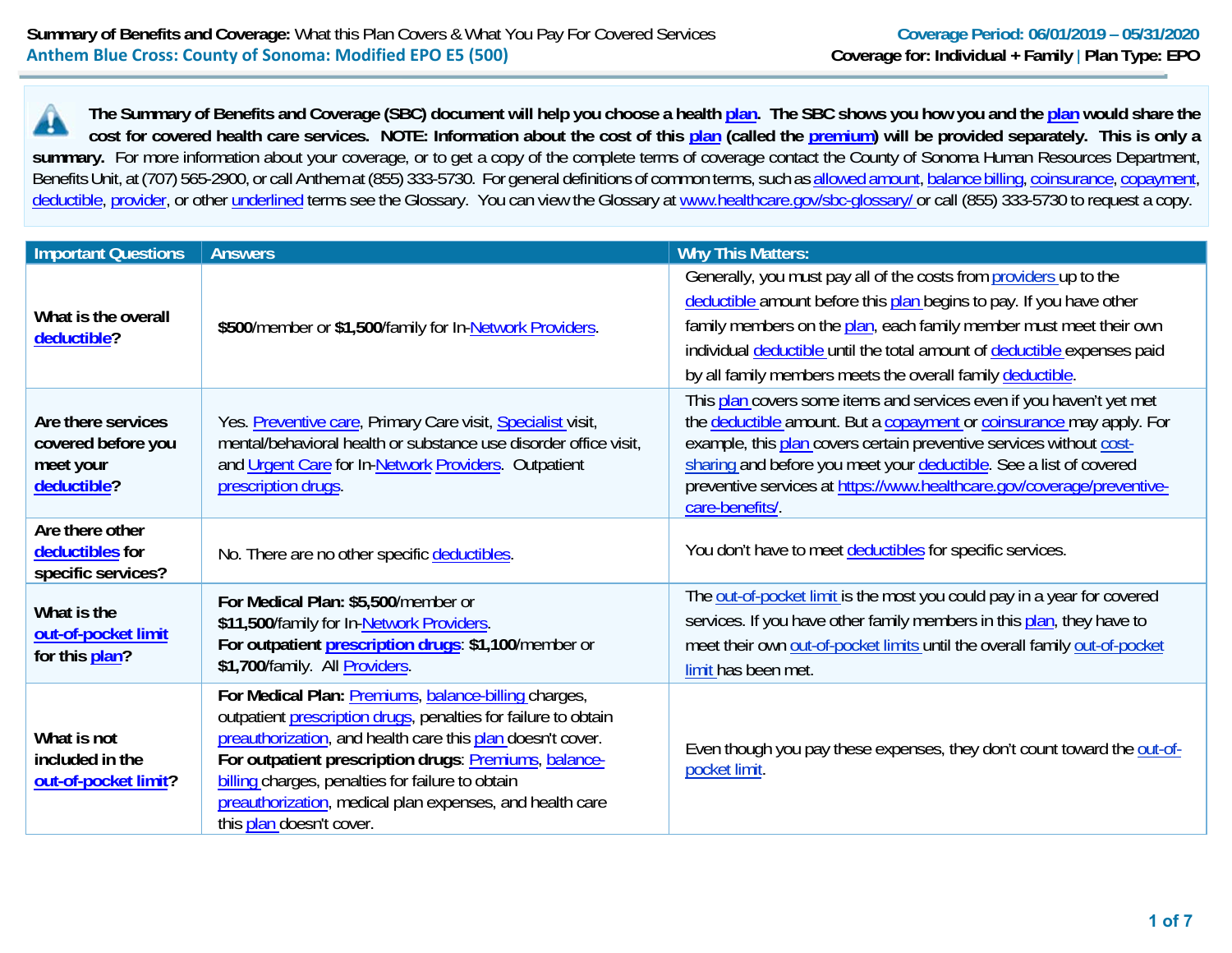| <b>Important Questions</b>                             | <b>Answers</b>                                                                             | <b>Why This Matters:</b>                                                                                                                                                                                                                                                                                                                                                                                                                                                              |
|--------------------------------------------------------|--------------------------------------------------------------------------------------------|---------------------------------------------------------------------------------------------------------------------------------------------------------------------------------------------------------------------------------------------------------------------------------------------------------------------------------------------------------------------------------------------------------------------------------------------------------------------------------------|
| Will you pay less<br>if you use a<br>network provider? | Yes, EPO. See www.anthem.com/ca or call (855) 333-5730 for a<br>list of network providers. | This plan uses a provider network. You will pay less if you use a provider in<br>the plan's network. You will pay the most if you use an out-of-network<br>provider, and you might receive a bill from a provider for the difference<br>between the provider's charge and what your plan pays (balance billing). Be<br>aware your network provider might use an out-of-network provider for some<br>services (such as lab work). Check with your provider before you get<br>services. |
| Do you need a<br>referral to see a<br>specialist?      | No.                                                                                        | You can see the specialist you choose without a referral.                                                                                                                                                                                                                                                                                                                                                                                                                             |

All **copayment** and **coinsurance** costs shown in this chart are after your **deductible** has been met, if a **deductible** applies.  $\mathbf{y}$ 

| Common                           | <b>Services You</b>                                                                                                                 | <b>What You Will Pay</b>                          |                               | Limitations, Exceptions,                                                                                                                                        |  |
|----------------------------------|-------------------------------------------------------------------------------------------------------------------------------------|---------------------------------------------------|-------------------------------|-----------------------------------------------------------------------------------------------------------------------------------------------------------------|--|
| <b>Medical Event</b>             | <b>Out-of-Network Provider</b><br><b>Network Provider</b><br><b>May Need</b><br>(You will pay the least)<br>(You will pay the most) |                                                   | & Other Important Information |                                                                                                                                                                 |  |
| If you visit a                   | Primary care<br>visit to treat an<br>injury or illness                                                                              | \$50 copayment/visit deductible<br>does not apply | Not covered                   | <b>None</b>                                                                                                                                                     |  |
| health care<br>provider's office | <b>Specialist</b> visit                                                                                                             | \$50 copayment/visit<br>deductible does not apply | Not covered                   | None                                                                                                                                                            |  |
| or clinic                        | <b>Preventive</b><br>care/screening/<br>immunization                                                                                | No charge, deductible does<br>not apply           | Not covered                   | You may have to pay for services that aren't preventive.<br>Ask your provider if the services needed are preventive.<br>Then check what your plan will pay for. |  |
|                                  | Diagnostic test<br>(x-ray, blood<br>work)                                                                                           | 20% coinsurance                                   | Not covered                   | None                                                                                                                                                            |  |
| If you have a test               | Imaging<br>(CT/PET scans,<br>MRIS)                                                                                                  | 20% coinsurance                                   | Not covered                   | <b>Preauthorization</b> of certain imaging tests is required to<br>avoid a financial penalty.                                                                   |  |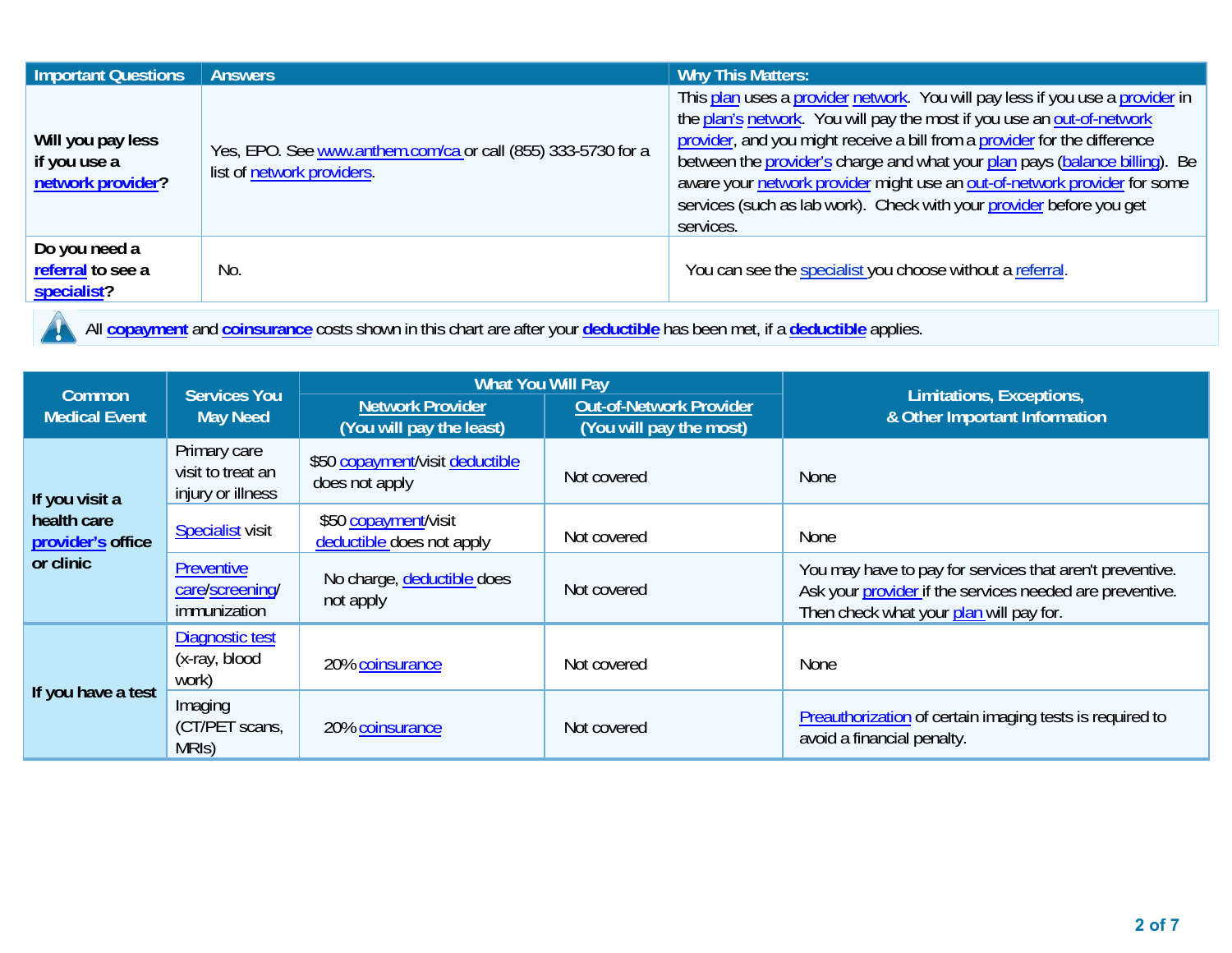| Common                                                                                                                                                                 | <b>Services You</b>                                  | <b>What You Will Pay</b>                                                                                                                                                                                                                                            |                                                                                                                                                                                                                                                                           | Limitations, Exceptions,                                                                                                                                                                                                                                                                                                                                                                                                                                                                                                       |  |
|------------------------------------------------------------------------------------------------------------------------------------------------------------------------|------------------------------------------------------|---------------------------------------------------------------------------------------------------------------------------------------------------------------------------------------------------------------------------------------------------------------------|---------------------------------------------------------------------------------------------------------------------------------------------------------------------------------------------------------------------------------------------------------------------------|--------------------------------------------------------------------------------------------------------------------------------------------------------------------------------------------------------------------------------------------------------------------------------------------------------------------------------------------------------------------------------------------------------------------------------------------------------------------------------------------------------------------------------|--|
| <b>Medical Event</b>                                                                                                                                                   | <b>May Need</b>                                      | <b>Network Provider</b>                                                                                                                                                                                                                                             | <b>Out-of-Network Provider</b>                                                                                                                                                                                                                                            | & Other Important Information                                                                                                                                                                                                                                                                                                                                                                                                                                                                                                  |  |
|                                                                                                                                                                        | Generic                                              | (You will pay the least)<br>Retail pharmacy for 34-day<br>supply: \$10 copayment<br>prescription; Mail Order for 90-<br>day supply: \$20 copayment /<br>prescription.<br>No charge for FDA-approved<br>generic contraceptives.                                      | (You will pay the most)                                                                                                                                                                                                                                                   | Deductible does not apply.<br>$\bullet$<br>You pay the lesser of the copayment or the drug cost.<br>$\bullet$                                                                                                                                                                                                                                                                                                                                                                                                                  |  |
| If you need<br>drugs to treat<br>your illness or<br>condition<br>More information<br>about <b>prescription</b><br>drug coverage is<br>available at<br>www.caremark.com | Preferred /<br><b>Brand</b>                          | Retail pharmacy for 34-day<br>supply: \$35 copayment /<br>prescription; Mail Order for 90-<br>day supply: \$70 copayment /<br>prescription.<br>No charge for FDA-approved<br>brand name contraceptive if a<br>generic is medically inappropriate<br>or unavailable. | If you fill a prescription at an<br>Out-of-Network pharmacy, you<br>pay 100% for the drug at the<br>time of purchase and file a claim<br>with Caremark for<br>reimbursement and Plan<br>reimburses no more than it<br>would have paid had you used a<br>network pharmacy. | Some prescription drugs are subject to preauthorization<br>$\bullet$<br>(to avoid non-payment), quantity limits or step therapy<br>requirements.<br>The <b>Plan</b> provides a mandatory generic program<br>$\bullet$<br>meaning that if a brand name drug is dispensed in place<br>of a generic, regardless of whether you or your doctor<br>request it, you will pay the brand copayment plus the<br>difference in cost between the generic and brand name<br>drug.<br>Certain over-the-counter (OTC) and prescription drugs |  |
| or call 1-800-966-<br>5772.                                                                                                                                            | Non-Preferred                                        | Retail pharmacy for 34-day<br>supply: \$70 copayment<br>prescription; Mail Order for 90-<br>day supply: \$140 copayment /<br>prescription.                                                                                                                          |                                                                                                                                                                                                                                                                           | are payable at no charge with a prescription.                                                                                                                                                                                                                                                                                                                                                                                                                                                                                  |  |
|                                                                                                                                                                        | Specialty                                            | You pay the same copayment as<br>applies above for Generic,<br>Preferred Brand and Non-<br>preferred brand drugs.                                                                                                                                                   | Specialty drugs not covered if<br>obtained from an Out-of-<br>Network non-PPO retail or mail<br>order pharmacy.                                                                                                                                                           | Specialty drugs require preauthorization (to avoid non-<br>payment) by calling Caremark at<br>1-800-237-2767.                                                                                                                                                                                                                                                                                                                                                                                                                  |  |
| If you have<br>outpatient                                                                                                                                              | Facility fee<br>(e.g., ambulatory<br>surgery center) | \$500 copayment / visit plus<br>20% coinsurance                                                                                                                                                                                                                     | Not covered                                                                                                                                                                                                                                                               | None                                                                                                                                                                                                                                                                                                                                                                                                                                                                                                                           |  |
| surgery                                                                                                                                                                | Physician/<br>surgeon fees                           | 20% coinsurance                                                                                                                                                                                                                                                     | Not covered                                                                                                                                                                                                                                                               | <b>None</b>                                                                                                                                                                                                                                                                                                                                                                                                                                                                                                                    |  |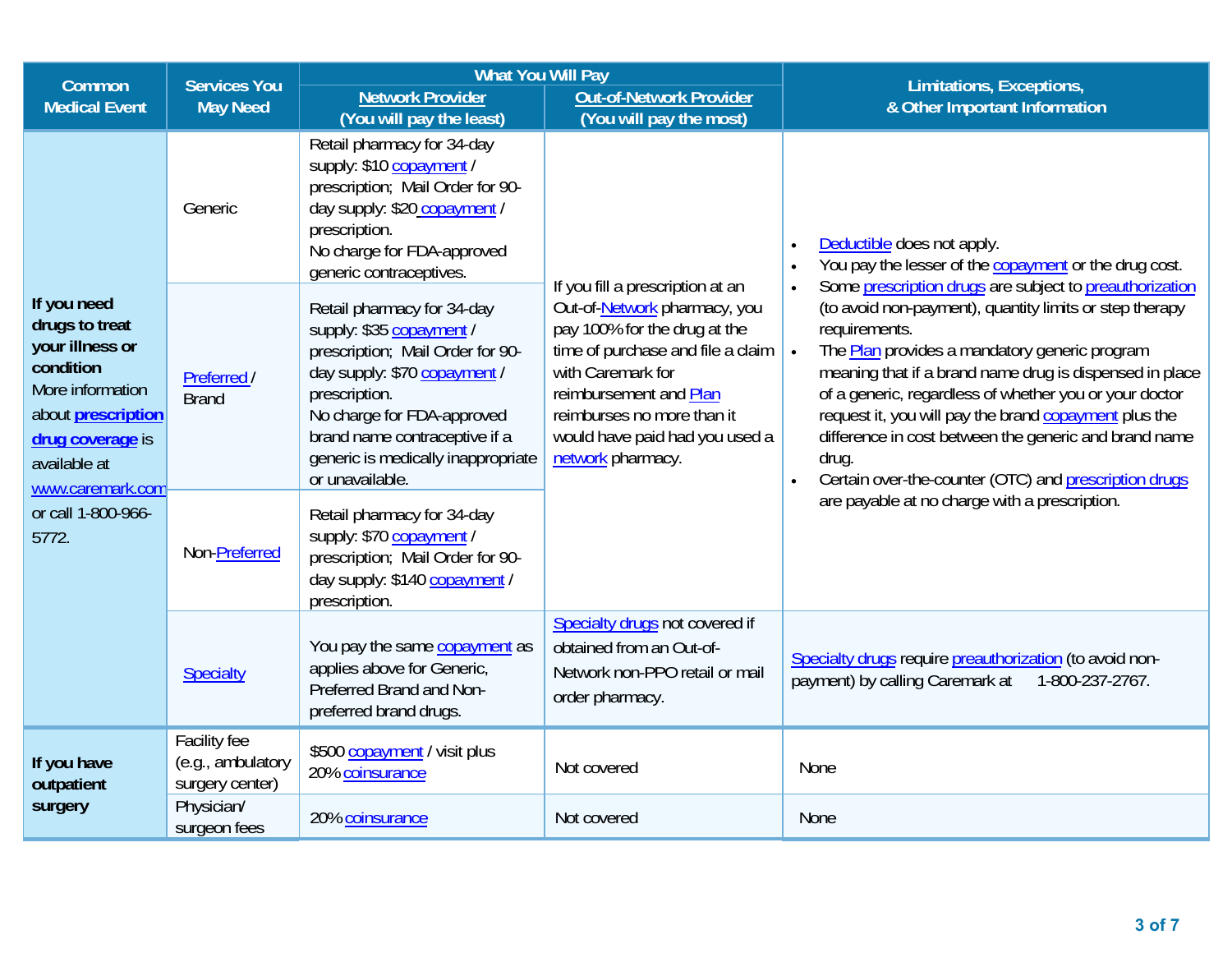| Common                                                  | <b>Services You</b>                                | <b>What You Will Pay</b>                                                                                |                                                    | Limitations, Exceptions,                                                                                                                                                                                                                                                         |  |
|---------------------------------------------------------|----------------------------------------------------|---------------------------------------------------------------------------------------------------------|----------------------------------------------------|----------------------------------------------------------------------------------------------------------------------------------------------------------------------------------------------------------------------------------------------------------------------------------|--|
| <b>Medical Event</b>                                    | <b>May Need</b>                                    | <b>Network Provider</b><br>(You will pay the least)                                                     | Out-of-Network Provider<br>(You will pay the most) | & Other Important Information                                                                                                                                                                                                                                                    |  |
| If you need                                             | Emergency<br>room care                             | \$150 copayment/visit plus 20%<br>coinsurance                                                           | \$150 copayment/visit plus<br>20% coinsurance      | If admitted, ER copayment is waived. 20% coinsurance<br>for Emergency Room Physician Fee. Non-emergency<br>use of an out-of-network emergency room is not<br>covered.                                                                                                            |  |
| immediate<br>medical attention                          | Emergency<br>medical<br>transportation             | 20% coinsurance                                                                                         | 20% coinsurance                                    | <b>None</b>                                                                                                                                                                                                                                                                      |  |
|                                                         | <b>Urgent care</b>                                 | \$50 copayment/visit deductible<br>does not apply                                                       | Not covered                                        | None                                                                                                                                                                                                                                                                             |  |
| If you have a                                           | Facility fee (e.g.,<br>hospital room)              | \$500 copayment/ admission<br>plus 20% coinsurance                                                      | Not covered                                        | Elective hospital admission, bariatric surgery and<br>transplant services require preauthorization to avoid a<br>financial penalty.                                                                                                                                              |  |
| hospital stay                                           | Physician/<br>surgeon fees                         | 20% coinsurance                                                                                         | Not covered                                        | None                                                                                                                                                                                                                                                                             |  |
| If you need<br>mental health,                           | Outpatient<br>services                             | Office Visit \$50 copayment /<br>visit deductible does not apply<br>Other Outpatient 20%<br>coinsurance | Not covered                                        | <b>None</b>                                                                                                                                                                                                                                                                      |  |
| behavioral<br>health, or<br>substance abuse<br>services | Inpatient<br>services                              | \$500 copayment / admission<br>plus 20% coinsurance                                                     | Not covered                                        | Elective hospital admission and residential treatment<br>facility admission requires preauthorization to avoid a<br>financial penalty. 20% coinsurance for Inpatient<br>Physician Fee In-Network Providers. No coverage for<br>Inpatient Physician Fee Out-of-Network Providers. |  |
|                                                         | Office visits                                      | No charge, deductible does<br>not apply                                                                 | Not covered                                        | Cost sharing does not apply for preventive services.<br>Maternity care may include tests and services described                                                                                                                                                                  |  |
| If you are<br>pregnant                                  | Childbirth<br>delivery<br>professional<br>services | 20% coinsurance                                                                                         | Not covered                                        | elsewhere in the SBC (i.e. ultrasound).<br>Prenatal care (other than In-Network office visits and<br>ACA-required preventive screenings) is not covered<br>for dependent children.                                                                                               |  |
|                                                         | Childbirth<br>delivery facility<br>services        | \$250 copayment / admission<br>plus 20% coinsurance                                                     | Not covered                                        | Preauthorization is required to avoid a financial penalty<br>$\bullet$<br>only if hospital stay is longer than 48 hours for vaginal<br>delivery or 96 hours for C-section.                                                                                                       |  |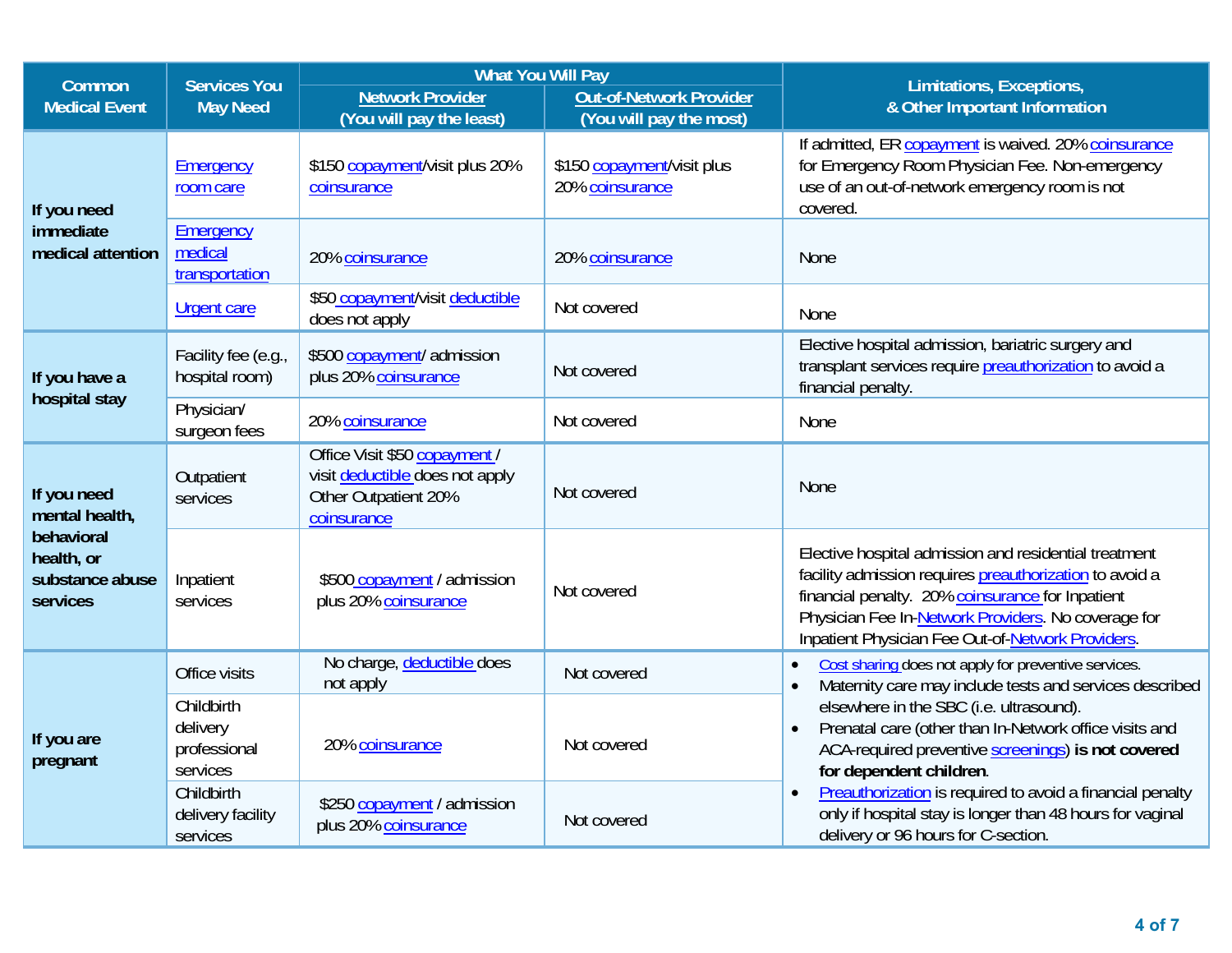| Common                      | <b>Services You</b>                                                                                                     | <b>What You Will Pay</b>                                                                      |                                                           | Limitations, Exceptions,                                                                                                       |  |
|-----------------------------|-------------------------------------------------------------------------------------------------------------------------|-----------------------------------------------------------------------------------------------|-----------------------------------------------------------|--------------------------------------------------------------------------------------------------------------------------------|--|
| <b>Medical Event</b>        | <b>May Need</b>                                                                                                         | <b>Network Provider</b><br>(You will pay the least)                                           | <b>Out-of-Network Provider</b><br>(You will pay the most) | & Other Important Information                                                                                                  |  |
|                             | Home health<br>care                                                                                                     | Not covered                                                                                   | Not covered                                               | You pay 100% of this service, even In-Network.                                                                                 |  |
| If you need help            | Rehabilitation<br>services                                                                                              | Outpatient: 20% coinsurance<br>Inpatient: \$500 copayment /<br>admission plus 20% coinsurance | Not covered                                               | Preauthorization of inpatient rehabilitation admission is<br>required to avoid a financial penalty.                            |  |
| recovering or<br>have other | <b>Habilitation</b><br>services                                                                                         | 20% coinsurance                                                                               | Not covered                                               | None.                                                                                                                          |  |
| special health<br>needs     | <b>Skilled nursing</b><br>care                                                                                          | Not covered                                                                                   | Not covered                                               | You pay 100% of this service, even In-Network.                                                                                 |  |
|                             | Durable medical<br>equipment                                                                                            | 20% coinsurance                                                                               | Not covered                                               | While breastfeeding, no charge from In-network providers<br>for breastfeeding pump and supplies needed to operate<br>the pump. |  |
|                             | <b>Hospice services</b>                                                                                                 | 20% coinsurance                                                                               | Not covered                                               | None                                                                                                                           |  |
| If your child               | No charge, deductible does not<br>Children's eye<br>apply when obtained during<br>exam<br>preventive care office visit. |                                                                                               | Not covered                                               | If you elect additional vision coverage it will be available<br>under a separate vision plan.                                  |  |
| needs dental or<br>eye care | Children's<br>glasses                                                                                                   | Not covered                                                                                   | Not covered                                               |                                                                                                                                |  |
|                             | Children's dental<br>check-up                                                                                           | Not covered                                                                                   | Not covered                                               | If you elect dental coverage it will be available under a<br>separate dental plan.                                             |  |

## **Excluded Services & Other Covered Services:**

| Services Your Plan Generally Does NOT Cover (Check your policy or plan document for more information and a list of any other excluded services.)  |                                                                                                          |                                                                                                                                                                  |  |  |  |
|---------------------------------------------------------------------------------------------------------------------------------------------------|----------------------------------------------------------------------------------------------------------|------------------------------------------------------------------------------------------------------------------------------------------------------------------|--|--|--|
| Cosmetic surgery<br>Dental care (Adult and Child) (unless you elect Dental coverage)<br>Glasses for a child<br>Home Health care<br>Long-term care | Non-emergency care when traveling outside the<br>U.S<br>Private-duty nursing<br>Routine eye care (Adult) | Routine foot care unless you have<br>been diagnosed with diabetes<br>• Skilled nursing care<br>Weight loss programs (except as<br>required by health reform law) |  |  |  |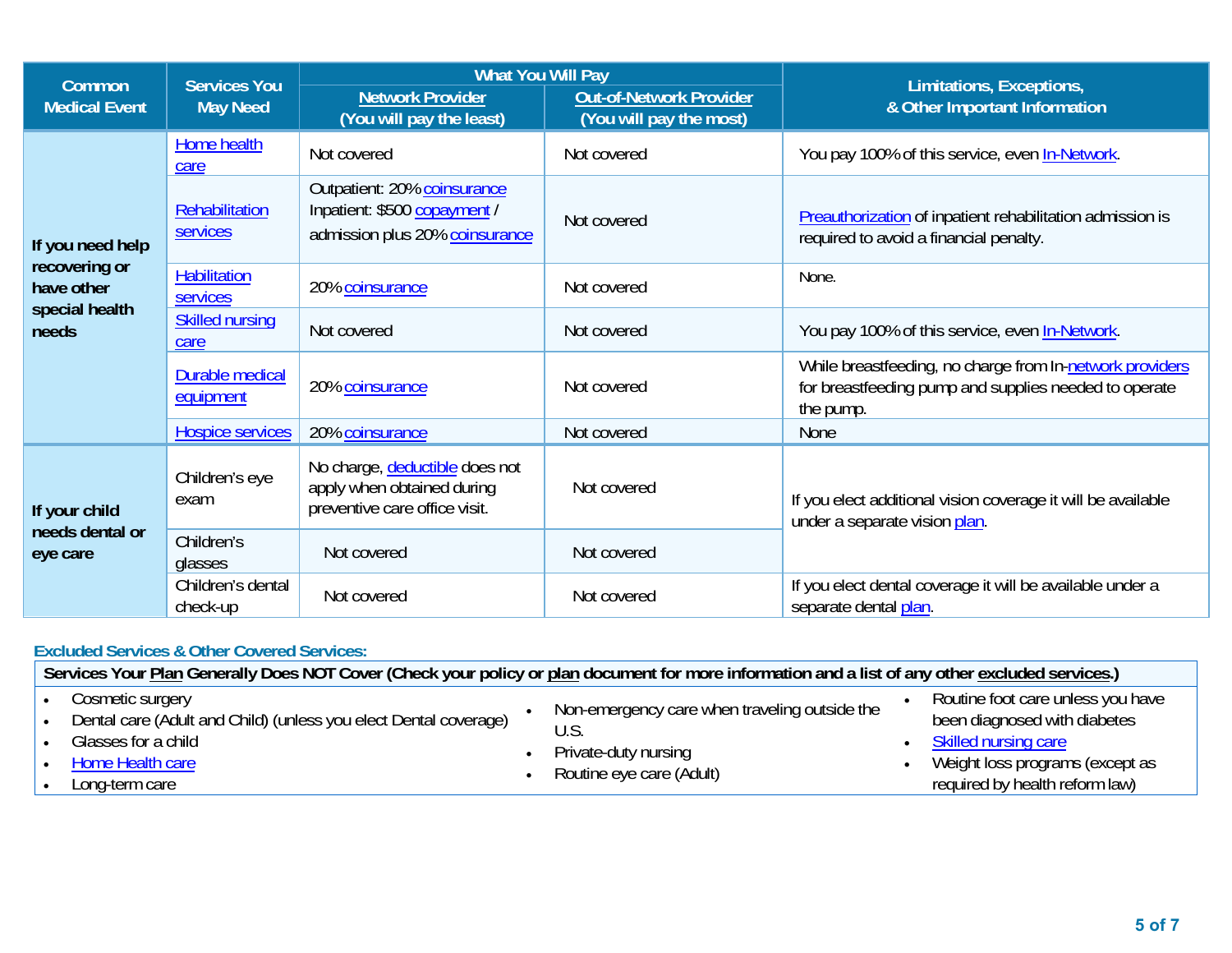| Other Covered Services (Limitations may apply to these services. This isn't a complete list. Please see your plan document.) |  |                                               |  |                                                                                                                               |
|------------------------------------------------------------------------------------------------------------------------------|--|-----------------------------------------------|--|-------------------------------------------------------------------------------------------------------------------------------|
| Abortion<br>Acupuncture                                                                                                      |  | <b>Bariatric Surgery</b><br>Chiropractic care |  | Hearing aids (one hearing aid/ear every three years)<br>Infertility treatment is covered for diagnosis and surgical<br>repair |

Your Rights to Continue Coverage: There are agencies that can help if you if you want to continue your coverage after it ends. The contact information for these agencies is: the Department of Health and Human Services, Center for Consumer Information and Insurance Oversight at 1-877-267-2323 x 61565 or www.cciio.cms.gov. Other coverage options may be available to you too, including buying individual insurance coverage through the Health Insurance Marketplace. For more information about the Marketplace, visit www.HealthCare.gov or call 1-800-318-2596.

Your Grievance and Appeals Rights: There are agencies that can help if you have a complaint against your plan for a denial of a claim. This complaint is called a grievance or appeal. For more information about your rights, look at the explanation of benefits you will receive for that medical claim. Your plan documents also provide complete information to submit a claim, appeal, or a grievance for any reason to your plan. For more information about your rights, this notice, or assistance, contact County of Sonoma Human Resources Department, Benefits Unit, at (707) 565-2900; or Anthem at: ATTN: Grievances and Appeals, P.O. Box 4310, Woodland Hills, CA 91365-4310

**Does this plan provide Minimum Essential Coverage? Yes** 

If you don't have Minimum Essential Coverage for a month, you'll have to make a payment when you file your tax return unless you qualify for an exemption from the requirement that you have health coverage for that month.

**Does this plan meet the Minimum Value Standards? Yes** 

If your plan doesn't meet the Minimum Value Standards, you may be eligible for a premium tax credit to help you pay for a plan through the Marketplace.

**Language Access Services:** 

Spanish (Español): Para obtener asistencia en Español, llame al (855) 333-5730.

Tagalog (Tagalog): Kung kailangan ninyo ang tulong sa Tagalog tumawag sa (855) 333-5730.

Chinese (中⽂): 如果需要中⽂的帮助,请拨打这个号码 (855) 333-5730.

––––––––––––––––––––––*To see examples of how this plan might cover costs for a sample medical situation, see the next section.* ––––––––––––––––––––––